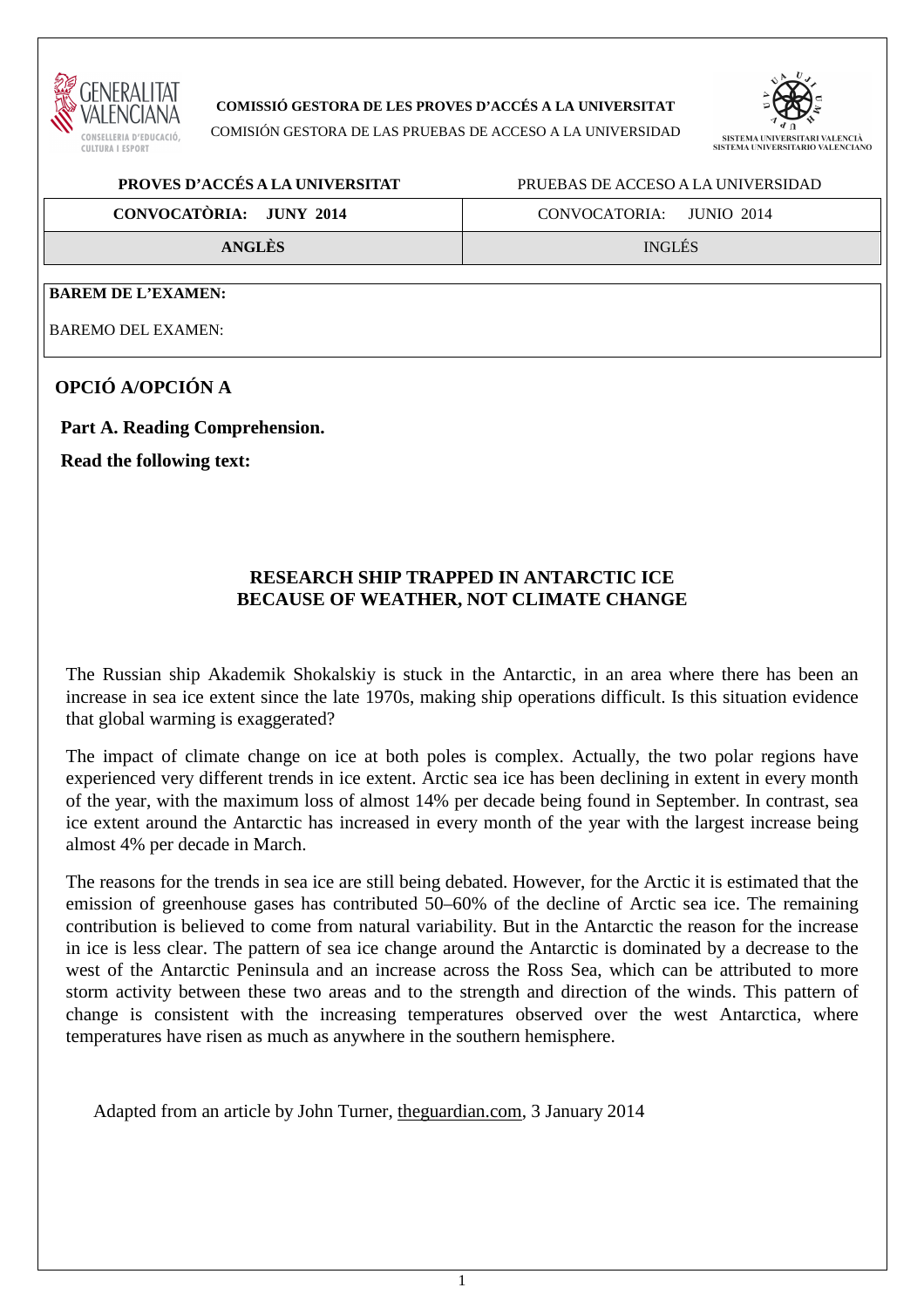### **I. Answer the following questions using your own words but taking into account the information in the text. (2 points: 1 point each)**

- a. Why is the impact of climate change on ice at both poles complex?
- b. Which factors influence the patterns of sea ice change in the Antarctic?
- **II. Are the following statements true (T) or false (F)? Identify the part of the text that supports your answer by copying the exact passage on the answer sheet. (1.5 points: 0.5 each)** 
	- a. The Arctic region has had an increase of sea ice throughout the year, and mainly in September.
	- b. Scientists know the causes of the trends in sea ice.
	- c. The decrease in sea ice in the west of the Antarctic Peninsula can be attributed to higher temperatures.
- **III. Find a synonym for each of the four definitions below from these six options. (1 point: 0.25 each)**

*impact actually declining loss strength remaining* 

- a. indeed
- b. force
- c. effect
- d. decreasing

### **IV. Choose a, b, or c, in each question below. Only one choice is correct. (1.5 points: 0.5 each)**

- 1. Ship operations in the Antarctic...
- a) have not varied since the late 1970s.
- b) do not depend on the amount of ice in the area.
- c) are not easy because the sea ice in the area has increased.
- 2. Greenhouse gas emissions are estimated...
- a) to have contributed to the decrease of sea ice in the two polar regions
- b) to have contributed partly to the decrease of sea ice in the Arctic.
- c) to come from natural variability.
- 3. Sea ice in the Antarctic has declined in extent...
- a) across the Ross Sea.
- b) in the west of the Peninsula.
- c) in the southern region.

### **Part B. Write a 130 to 150-word composition. (4 points)**

How is climate change affecting us?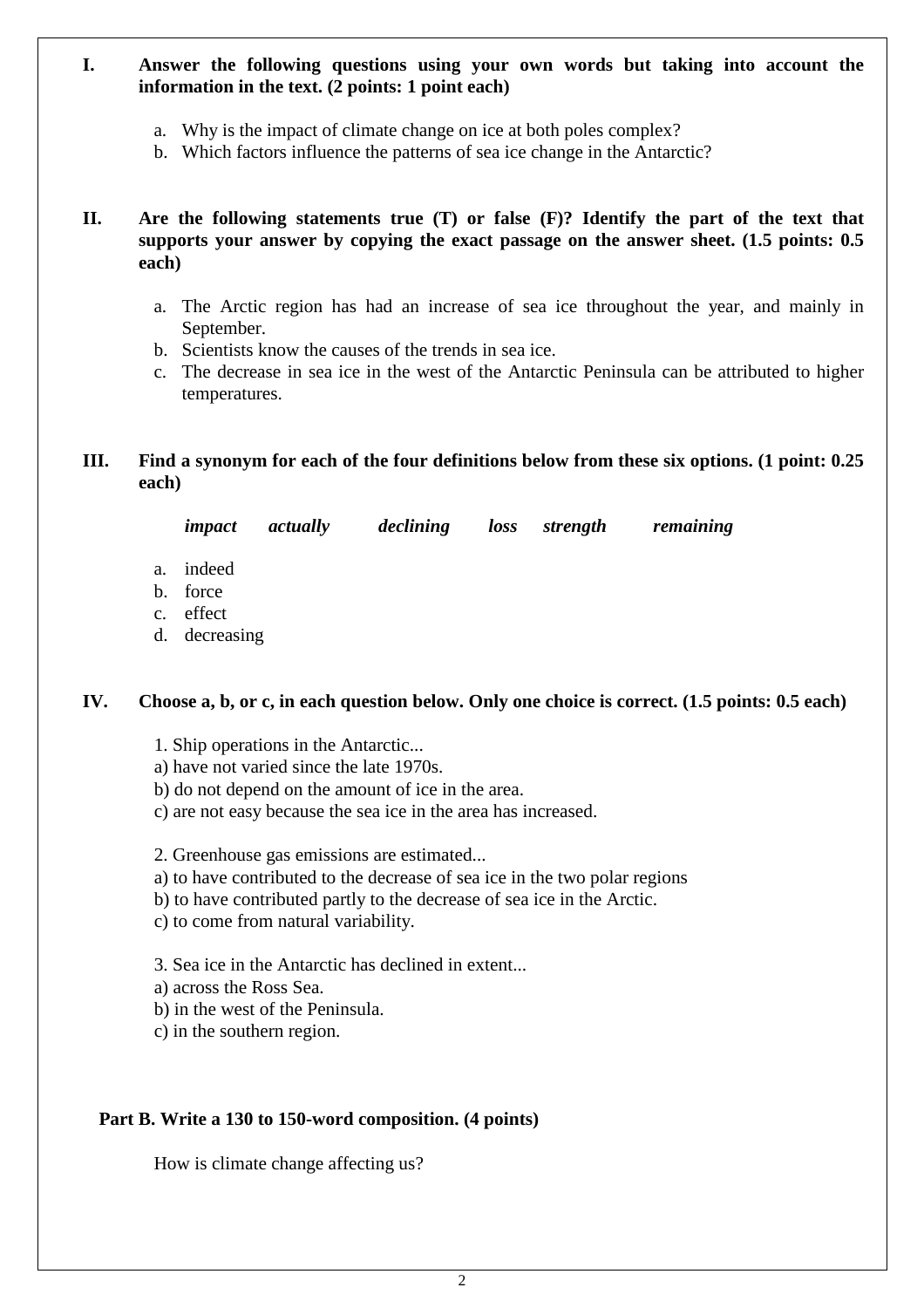

#### **COMISSIÓ GESTORA DE LES PROVES D'ACCÉS A LA UNIVERSITAT**

COMISIÓN GESTORA DE LAS PRUEBAS DE ACCESO A LA UNIVERSIDAD



### **PROVES D'ACCÉS A LA UNIVERSITAT** PRUEBAS DE ACCESO A LA UNIVERSIDAD

| CONVOCATÒRIA: JUNY 2014 | CONVOCATORIA: JUNIO 2014 |
|-------------------------|--------------------------|
| <b>ANGLES</b>           | <b>INGLÉS</b>            |

#### **BAREM DE L'EXAMEN:**

BAREMO DEL EXAMEN:

# **OPCIÓ B/OPCIÓN B**

### **Part A. Reading Comprehension.**

**Read the following text:** 

### **RURAL AMERICANS HAVE INFERIOR INTERNET ACCESS**

The 260 residents of Ten Sleep, Wyoming, drive at least 26 miles to buy groceries and 112 to catch a plane. You wouldn't expect an Internet entrepreneur to launch a startup here. But in 2006**,** Kent Holiday did just that, opening Eleutian Technology, where local teachers tutor Asian students in English through live online videos. He now employs about 500 teachers around the region.

Holiday was visiting his in-laws when he noticed the local telephone utility laying fiber-optic cable: Ten Sleep was getting high-speed Internet. In 2011, President Obama used Eleutian as an example of the Internet's effects on rural economic development: "For local businesses, broadband access is helping them grow, prosper and compete in a global economy."

But such access – the basic modern infrastructure many city-folk take for granted – is far from universal. Of the 19 million Americans who lack broadband access 14.5 million live in rural areas. Thirty percent of Indians living on reservations also lack access.

The more densely populated a place is, the more likely it is to have fast, affordable Internet. When people live far apart, service providers don't profit enough to cover the costs of building and maintaining the physical infrastructure. If they do provide access, it's often at higher prices and slower speeds than in urban areas. In the rural West, where 2 million people lack broadband access, topography is also a barrier. Mountains and narrow valleys can block signals from wireless towers and satellites and make it difficult to install fiber-optic cables.

Adapted from an article by Emily Guerin, *High Country News*, 3 February 2014